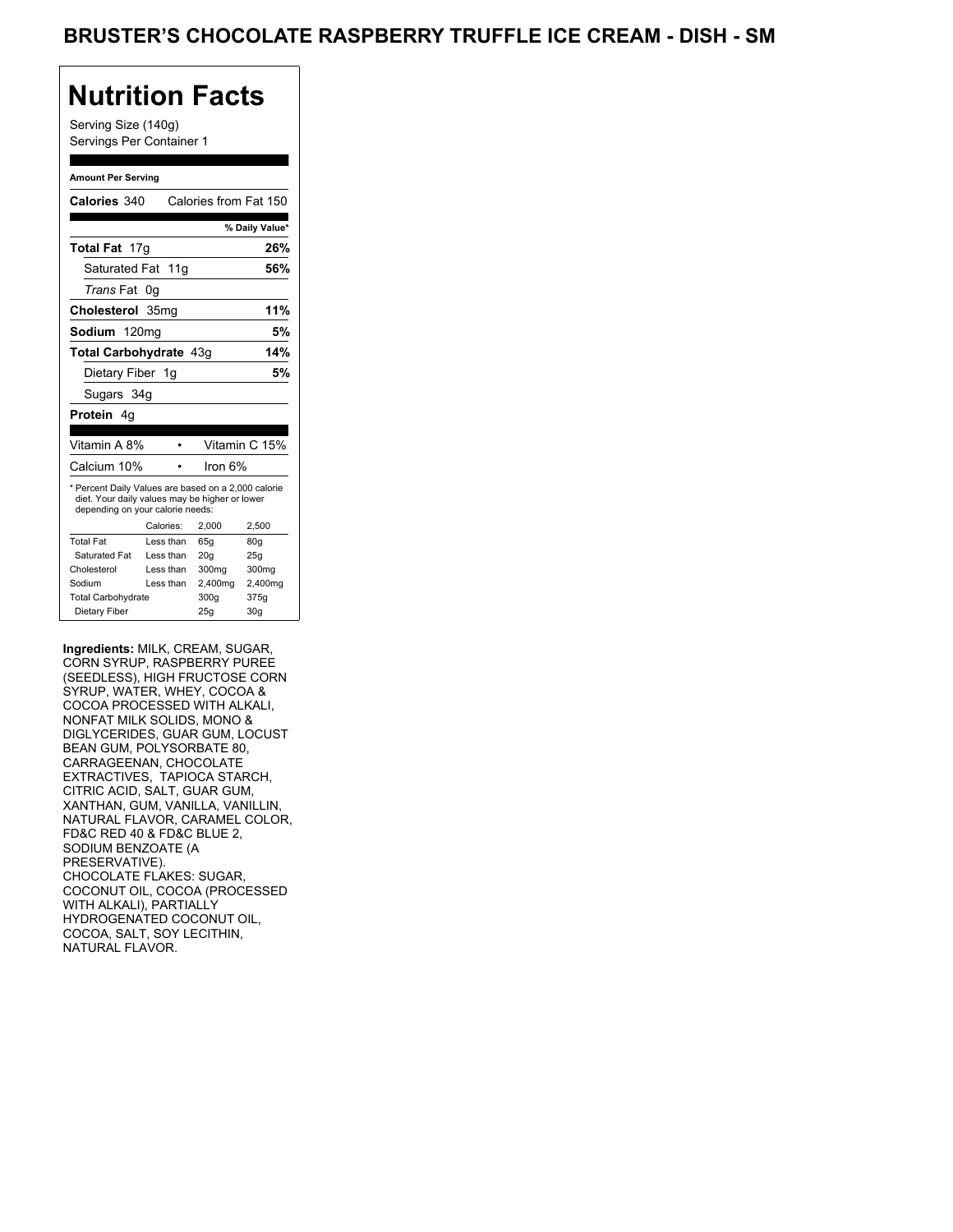Serving Size (210g) Servings Per Container 1

#### Amount Per Serving

| Calories 510                                                                                                                              |                  | Calories from Fat 230 |                 |
|-------------------------------------------------------------------------------------------------------------------------------------------|------------------|-----------------------|-----------------|
|                                                                                                                                           |                  |                       | % Daily Value*  |
| Total Fat 26g                                                                                                                             |                  |                       | 39%             |
| Saturated Fat 17g                                                                                                                         |                  |                       | 84%             |
| Trans Fat                                                                                                                                 | 0g               |                       |                 |
| Cholesterol                                                                                                                               | 50 <sub>mq</sub> |                       | 17%             |
| Sodium 180mg                                                                                                                              |                  |                       | 7%              |
| Total Carbohydrate 65g                                                                                                                    |                  |                       | 22%             |
| Dietary Fiber 2q                                                                                                                          |                  |                       | 7%              |
| Sugars 51g                                                                                                                                |                  |                       |                 |
| Protein<br>6a                                                                                                                             |                  |                       |                 |
| Vitamin A 15%                                                                                                                             |                  |                       | Vitamin C 20%   |
| Calcium 20%                                                                                                                               |                  | Iron 8%               |                 |
| * Percent Daily Values are based on a 2,000 calorie<br>diet. Your daily values may be higher or lower<br>depending on your calorie needs: |                  |                       |                 |
|                                                                                                                                           | Calories:        | 2.000                 | 2,500           |
| <b>Total Fat</b>                                                                                                                          | Less than        | 65q                   | 80 <sub>g</sub> |
| Saturated Fat                                                                                                                             | Less than        | 20q                   | 25g             |
| Cholesterol                                                                                                                               | Less than        | 300mg                 | 300mg           |
| Sodium                                                                                                                                    | Less than        | 2,400mg               | 2,400mg         |
| <b>Total Carbohydrate</b>                                                                                                                 |                  | 300q                  | 375g            |
| Dietary Fiber                                                                                                                             |                  | 25g                   | 30 <sub>g</sub> |

Ingredients: MILK, CREAM, SUGAR, CORN SYRUP, RASPBERRY PUREE (SEEDLESS), HIGH FRUCTOSE CORN SYRUP, WATER, WHEY, COCOA & COCOA PROCESSED WITH ALKALI, NONFAT MILK SOLIDS, MONO & DIGLYCERIDES, GUAR GUM, LOCUST BEAN GUM, POLYSORBATE 80, CARRAGEENAN, CHOCOLATE EXTRACTIVES, TAPIOCA STARCH, CITRIC ACID, SALT, GUAR GUM, XANTHAN, GUM, VANILLA, VANILLIN, NATURAL FLAVOR, CARAMEL COLOR, FD&C RED 40 & FD&C BLUE 2, SODIUM BENZOATE (A PRESERVATIVE). CHOCOLATE FLAKES: SUGAR, COCONUT OIL, COCOA (PROCESSED WITH ALKALI), PARTIALLY HYDROGENATED COCONUT OIL, COCOA, SALT, SOY LECITHIN, NATURAL FLAVOR.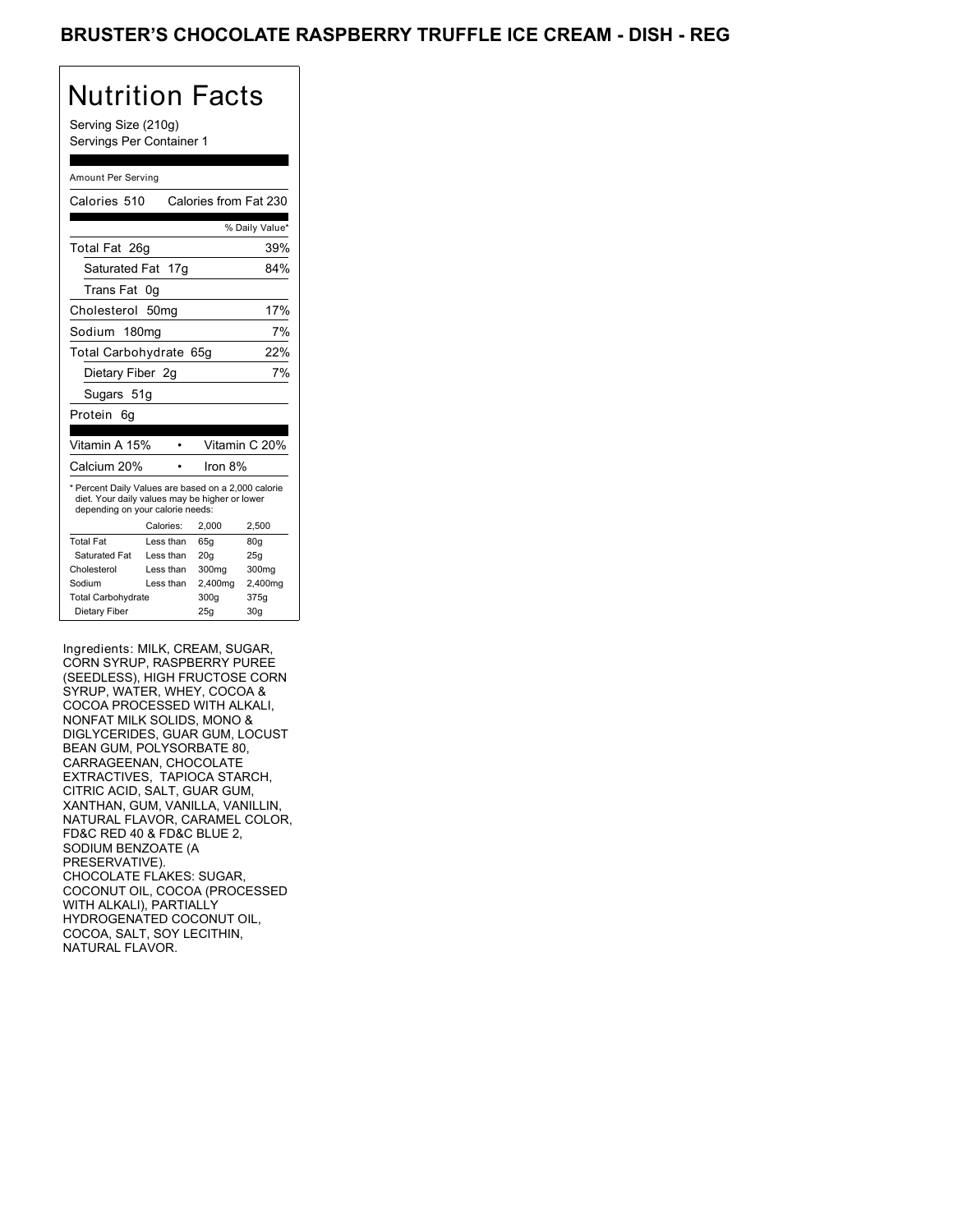Serving Size (280g) Servings Per Container 1

#### Amount Per Serving

| Calories 680<br>Calories from Fat 310<br>Total Fat 34g<br>Saturated Fat 22q<br>Trans Fat<br>0g<br>Cholesterol<br>65mg<br>Sodium 240mg<br>Total Carbohydrate 86g<br>Dietary Fiber 2q<br>Sugars 69g<br>Protein<br>8g<br>Vitamin C 25%<br>Vitamin A 20%<br>Calcium 25%<br>Iron 10% |                |  |  |  |
|---------------------------------------------------------------------------------------------------------------------------------------------------------------------------------------------------------------------------------------------------------------------------------|----------------|--|--|--|
|                                                                                                                                                                                                                                                                                 |                |  |  |  |
|                                                                                                                                                                                                                                                                                 | % Daily Value* |  |  |  |
|                                                                                                                                                                                                                                                                                 | 53%            |  |  |  |
|                                                                                                                                                                                                                                                                                 | 112%           |  |  |  |
|                                                                                                                                                                                                                                                                                 |                |  |  |  |
|                                                                                                                                                                                                                                                                                 | 22%            |  |  |  |
|                                                                                                                                                                                                                                                                                 | 10%            |  |  |  |
|                                                                                                                                                                                                                                                                                 | 29%            |  |  |  |
|                                                                                                                                                                                                                                                                                 | 9%             |  |  |  |
|                                                                                                                                                                                                                                                                                 |                |  |  |  |
|                                                                                                                                                                                                                                                                                 |                |  |  |  |
|                                                                                                                                                                                                                                                                                 |                |  |  |  |
|                                                                                                                                                                                                                                                                                 |                |  |  |  |
|                                                                                                                                                                                                                                                                                 |                |  |  |  |
| * Percent Daily Values are based on a 2,000 calorie<br>diet. Your daily values may be higher or lower<br>depending on your calorie needs:                                                                                                                                       |                |  |  |  |
| Calories:<br>2,000<br>2,500                                                                                                                                                                                                                                                     |                |  |  |  |
| <b>Total Fat</b><br>Less than<br>65g<br>80g                                                                                                                                                                                                                                     |                |  |  |  |
| Saturated Fat<br>Less than<br>20q<br>25g                                                                                                                                                                                                                                        |                |  |  |  |
| Cholesterol<br>Less than<br>300mg                                                                                                                                                                                                                                               |                |  |  |  |
| Sodium<br>Less than<br>2,400mg                                                                                                                                                                                                                                                  | 300mg          |  |  |  |
| <b>Total Carbohydrate</b><br>300q<br>375g                                                                                                                                                                                                                                       | 2,400mg        |  |  |  |
| 30 <sub>g</sub>                                                                                                                                                                                                                                                                 |                |  |  |  |

Ingredients: MILK, CREAM, SUGAR, CORN SYRUP, RASPBERRY PUREE (SEEDLESS), HIGH FRUCTOSE CORN SYRUP, WATER, WHEY, COCOA & COCOA PROCESSED WITH ALKALI, NONFAT MILK SOLIDS, MONO & DIGLYCERIDES, GUAR GUM, LOCUST BEAN GUM, POLYSORBATE 80, CARRAGEENAN, CHOCOLATE EXTRACTIVES, TAPIOCA STARCH, CITRIC ACID, SALT, GUAR GUM, XANTHAN, GUM, VANILLA, VANILLIN, NATURAL FLAVOR, CARAMEL COLOR, FD&C RED 40 & FD&C BLUE 2, SODIUM BENZOATE (A PRESERVATIVE). CHOCOLATE FLAKES: SUGAR, COCONUT OIL, COCOA (PROCESSED WITH ALKALI), PARTIALLY HYDROGENATED COCONUT OIL, COCOA, SALT, SOY LECITHIN, NATURAL FLAVOR.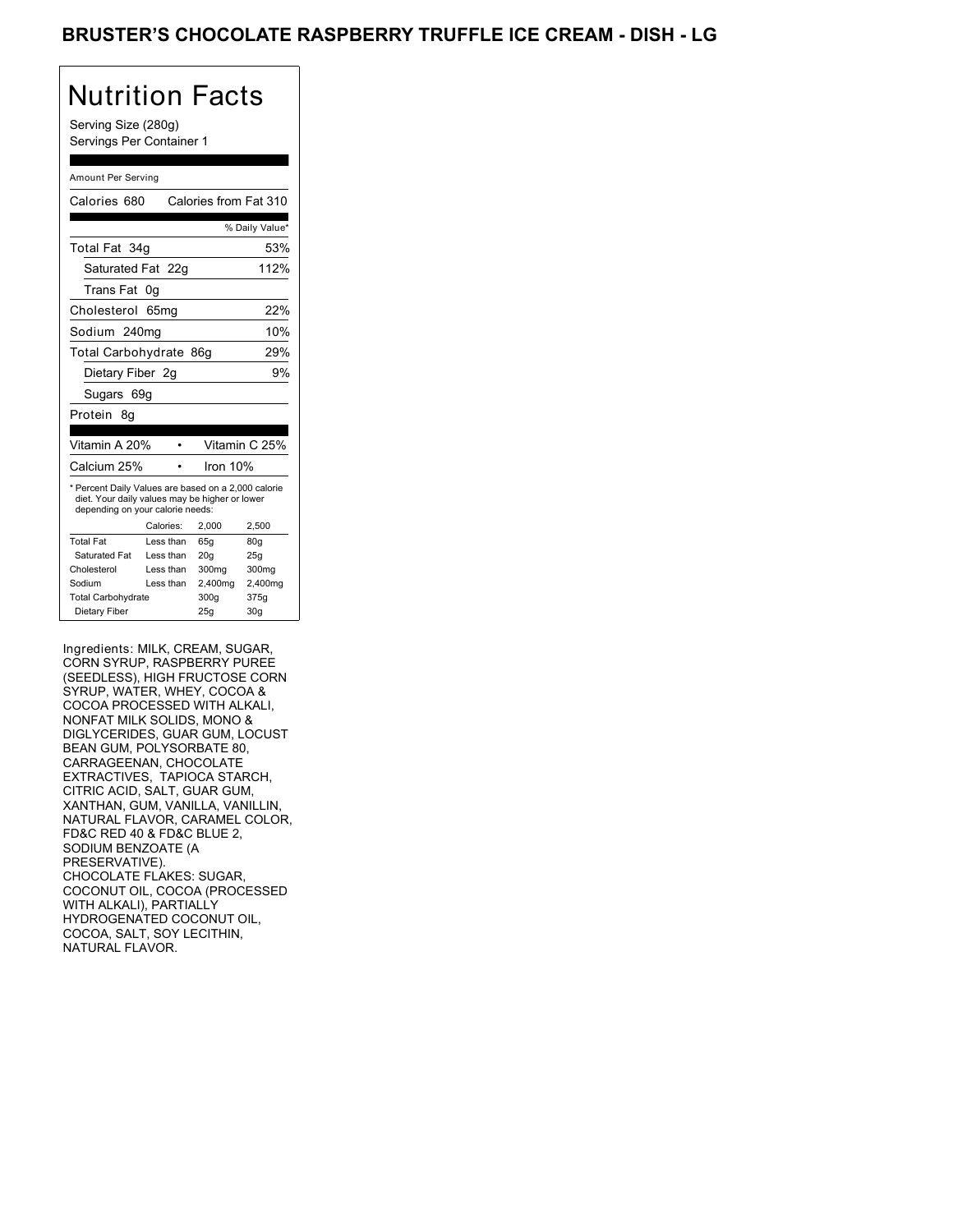Serving Size (153g) Servings Per Container 1

#### Amount Per Serving

| Calories 390                                                 | Calories from Fat 160 |     |
|--------------------------------------------------------------|-----------------------|-----|
|                                                              | % Daily Value*        |     |
| Total Fat 17g                                                |                       | 27% |
| Saturated Fat 11g                                            |                       | 56% |
| Trans Fat 0q                                                 |                       |     |
| Cholesterol 35mg                                             |                       | 11% |
| Sodium 140mg                                                 |                       | 6%  |
| Total Carbohydrate 55g                                       |                       | 18% |
| Dietary Fiber 1g                                             |                       | 5%  |
| Sugars 37g                                                   |                       |     |
| Protein 4q                                                   |                       |     |
| Vitamin A 8%                                                 | Vitamin C 15%         |     |
| Calcium 15%                                                  | Iron 8%               |     |
| * Percent Daily Values are based on a 2,000 calorie<br>diet. |                       |     |

Ingredients: MILK, CREAM, SUGAR, CORN SYRUP, RASPBERRY PUREE (SEEDLESS), HIGH FRUCTOSE CORN SYRUP, WATER, WHEY, COCOA & COCOA PROCESSED WITH ALKALI, NONFAT MILK SOLIDS, MONO & DIGLYCERIDES, GUAR GUM, LOCUST BEAN GUM, POLYSORBATE 80, CARRAGEENAN, CHOCOLATE EXTRACTIVES, TAPIOCA STARCH, CITRIC ACID, SALT, GUAR GUM, XANTHAN, GUM, VANILLA, VANILLIN, NATURAL FLAVOR, CARAMEL COLOR, FD&C RED 40 & FD&C BLUE 2, SODIUM BENZOATE (A PRESERVATIVE). CHOCOLATE FLAKES: SUGAR, COCONUT OIL, COCOA (PROCESSED WITH ALKALI), PARTIALLY HYDROGENATED COCONUT OIL, COCOA, SALT, SOY LECITHIN, NATURAL FLAVOR. SUGAR CONE: ENRICHED WHEAT FLOUR (ENRICHED WITH NIACIN, REDUCED IRON, THIAMIN MONONITRATE, RIBOFLAVIN, FOLIC ACID), TAPIOCA FLOUR, SUGAR, VEGETABLE SHORTENING (SOYBEAN AND/OR CANOLA OIL, MODIFIED PALM OIL, SOY LECITHIN, AND/OR PARTIALLY HYDROGENATED SOYBEAN OIL), OAT FIBER AND/OR VEGETABLE FIBER, SALT, CARAMEL COLOR, ARTIFICIAL FLAVOR, SOY LECITHIN.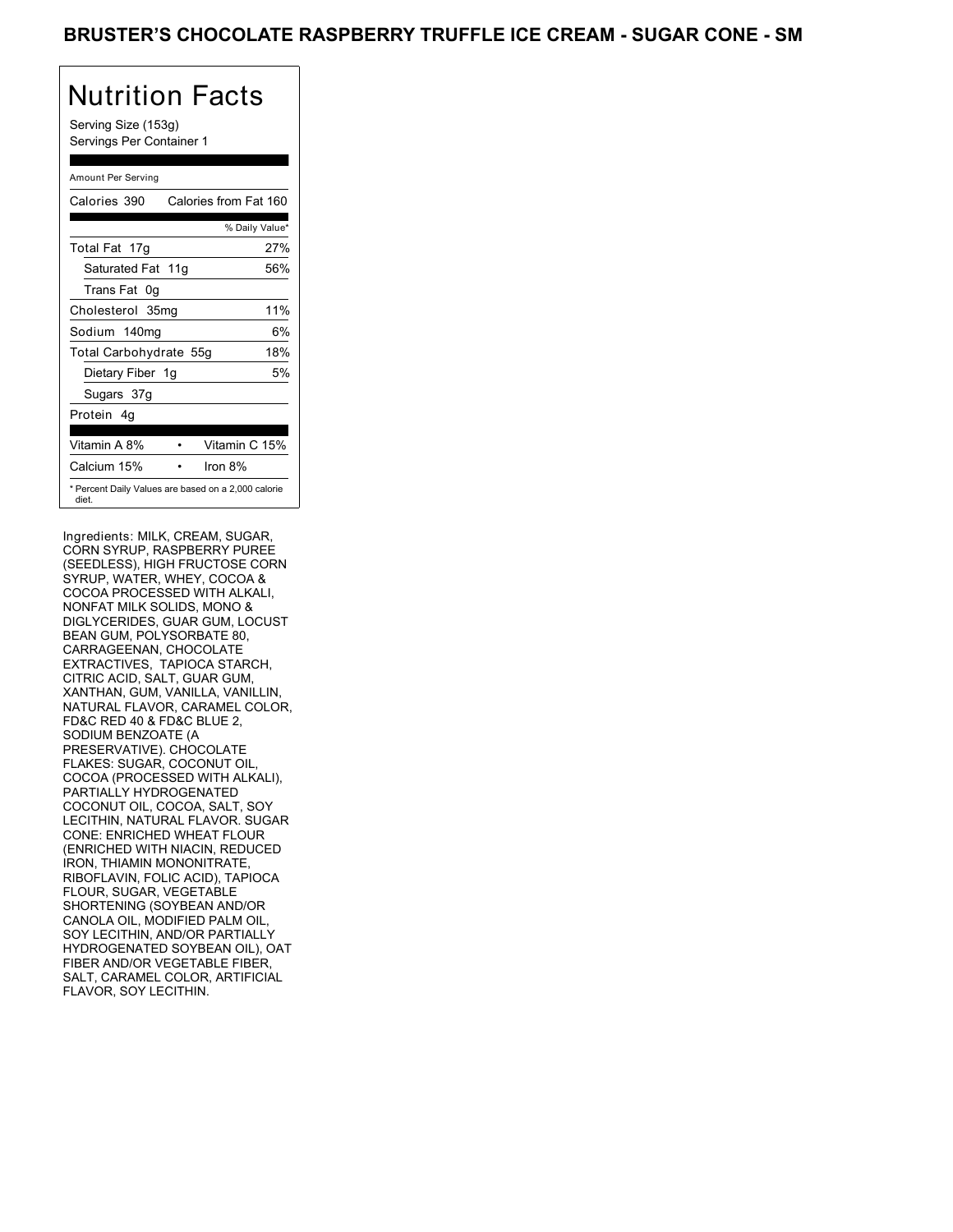Serving Size (223g) Servings Per Container 1

#### Amount Per Serving

| Calories 560                                                 | Calories from Fat 230 |                |     |
|--------------------------------------------------------------|-----------------------|----------------|-----|
|                                                              |                       | % Daily Value* |     |
| Total Fat 26g                                                |                       |                | 40% |
| Saturated Fat 17g                                            |                       |                | 84% |
| Trans Fat 0q                                                 |                       |                |     |
| Cholesterol 50mg                                             |                       |                | 17% |
| Sodium 200mg                                                 |                       |                | 8%  |
| Total Carbohydrate 77g                                       |                       |                | 26% |
| Dietary Fiber 2g                                             |                       |                | 7%  |
| Sugars 54g                                                   |                       |                |     |
| Protein 6q                                                   |                       |                |     |
| Vitamin A 15%                                                |                       | Vitamin C 20%  |     |
| Calcium 20%                                                  |                       | Iron $10%$     |     |
| * Percent Daily Values are based on a 2,000 calorie<br>diet. |                       |                |     |

Ingredients: MILK, CREAM, SUGAR, CORN SYRUP, RASPBERRY PUREE (SEEDLESS), HIGH FRUCTOSE CORN SYRUP, WATER, WHEY, COCOA & COCOA PROCESSED WITH ALKALI, NONFAT MILK SOLIDS, MONO & DIGLYCERIDES, GUAR GUM, LOCUST BEAN GUM, POLYSORBATE 80, CARRAGEENAN, CHOCOLATE EXTRACTIVES, TAPIOCA STARCH, CITRIC ACID, SALT, GUAR GUM, XANTHAN, GUM, VANILLA, VANILLIN, NATURAL FLAVOR, CARAMEL COLOR, FD&C RED 40 & FD&C BLUE 2, SODIUM BENZOATE (A PRESERVATIVE). CHOCOLATE FLAKES: SUGAR, COCONUT OIL, COCOA (PROCESSED WITH ALKALI), PARTIALLY HYDROGENATED COCONUT OIL, COCOA, SALT, SOY LECITHIN, NATURAL FLAVOR. SUGAR CONE: ENRICHED WHEAT FLOUR (ENRICHED WITH NIACIN, REDUCED IRON, THIAMIN MONONITRATE, RIBOFLAVIN, FOLIC ACID), TAPIOCA FLOUR, SUGAR, VEGETABLE SHORTENING (SOYBEAN AND/OR CANOLA OIL, MODIFIED PALM OIL, SOY LECITHIN, AND/OR PARTIALLY HYDROGENATED SOYBEAN OIL), OAT FIBER AND/OR VEGETABLE FIBER, SALT, CARAMEL COLOR, ARTIFICIAL FLAVOR, SOY LECITHIN.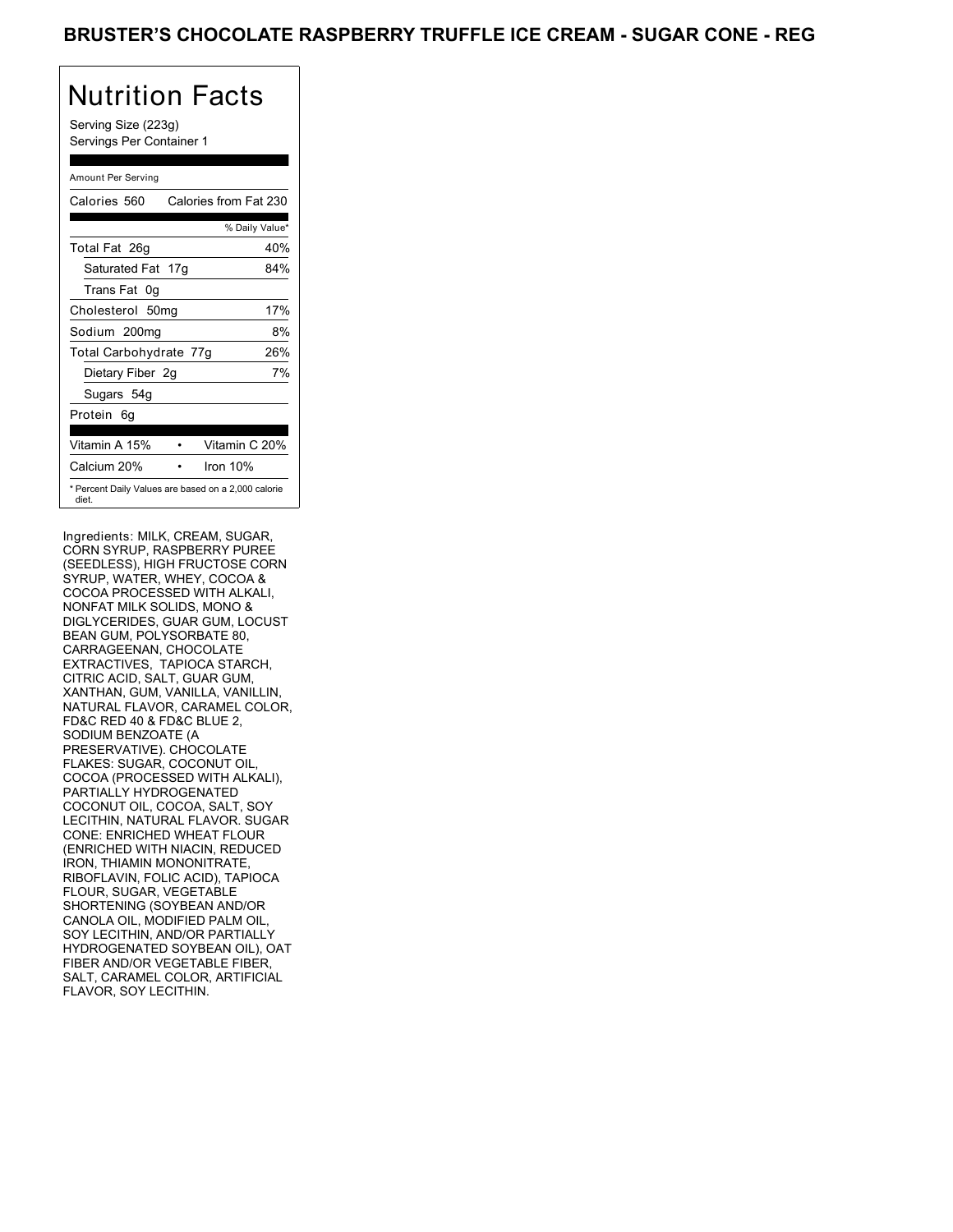Serving Size (293g) Servings Per Container 1

#### Amount Per Serving

| Calories 730                                                 | Calories from Fat 310 |      |
|--------------------------------------------------------------|-----------------------|------|
|                                                              | % Daily Value*        |      |
| Total Fat 34g                                                |                       | 53%  |
| Saturated Fat 22g                                            |                       | 112% |
| Trans Fat 0q                                                 |                       |      |
| Cholesterol 65mg                                             |                       | 22%  |
| Sodium 260mg                                                 |                       | 11%  |
| Total Carbohydrate 98g                                       |                       | 33%  |
| Dietary Fiber 2g                                             |                       | 9%   |
| Sugars 72g                                                   |                       |      |
| Protein 8q                                                   |                       |      |
|                                                              |                       |      |
| Vitamin A 20%                                                | Vitamin C 25%         |      |
| Calcium 25%                                                  | Iron 10%              |      |
| * Percent Daily Values are based on a 2,000 calorie<br>diet. |                       |      |

Ingredients: MILK, CREAM, SUGAR, CORN SYRUP, RASPBERRY PUREE (SEEDLESS), HIGH FRUCTOSE CORN SYRUP, WATER, WHEY, COCOA & COCOA PROCESSED WITH ALKALI, NONFAT MILK SOLIDS, MONO & DIGLYCERIDES, GUAR GUM, LOCUST BEAN GUM, POLYSORBATE 80, CARRAGEENAN, CHOCOLATE EXTRACTIVES, TAPIOCA STARCH, CITRIC ACID, SALT, GUAR GUM, XANTHAN, GUM, VANILLA, VANILLIN, NATURAL FLAVOR, CARAMEL COLOR, FD&C RED 40 & FD&C BLUE 2, SODIUM BENZOATE (A PRESERVATIVE). CHOCOLATE FLAKES: SUGAR, COCONUT OIL, COCOA (PROCESSED WITH ALKALI), PARTIALLY HYDROGENATED COCONUT OIL, COCOA, SALT, SOY LECITHIN, NATURAL FLAVOR. SUGAR CONE: ENRICHED WHEAT FLOUR (ENRICHED WITH NIACIN, REDUCED IRON, THIAMIN MONONITRATE, RIBOFLAVIN, FOLIC ACID), TAPIOCA FLOUR, SUGAR, VEGETABLE SHORTENING (SOYBEAN AND/OR CANOLA OIL, MODIFIED PALM OIL, SOY LECITHIN, AND/OR PARTIALLY HYDROGENATED SOYBEAN OIL), OAT FIBER AND/OR VEGETABLE FIBER, SALT, CARAMEL COLOR, ARTIFICIAL FLAVOR, SOY LECITHIN.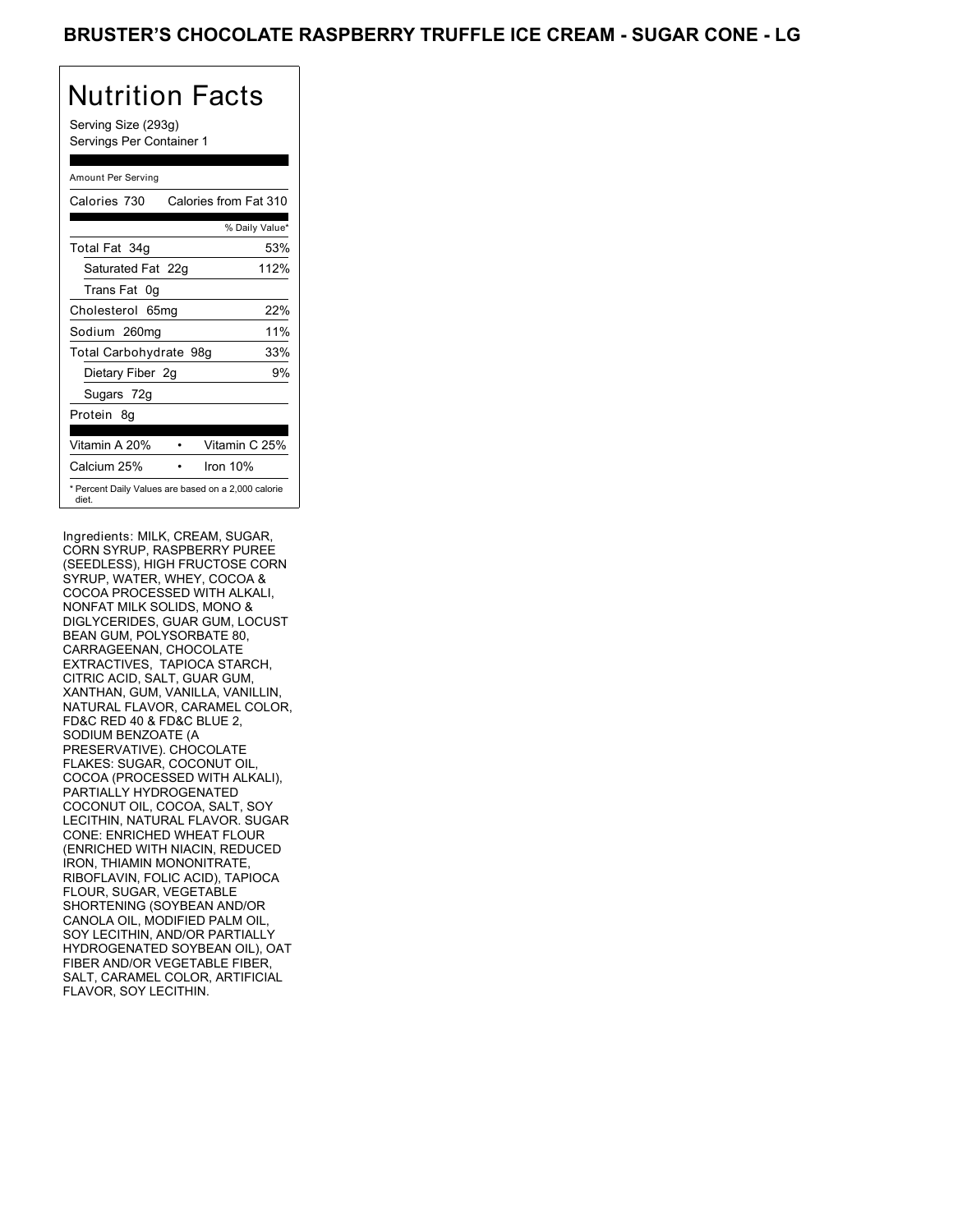Serving Size (146g) Servings Per Container 1

#### Amount Per Serving

| Calories 360                                                 | Calories from Fat 160 |     |
|--------------------------------------------------------------|-----------------------|-----|
|                                                              | % Daily Value*        |     |
| Total Fat 17g                                                |                       | 26% |
| Saturated Fat 11g                                            |                       | 56% |
| Trans Fat 0q                                                 |                       |     |
| Cholesterol 35mg                                             |                       | 11% |
| Sodium 130mg                                                 |                       | 5%  |
| Total Carbohydrate 48g                                       |                       | 16% |
| Dietary Fiber 1g                                             |                       | 5%  |
| Sugars 34g                                                   |                       |     |
| Protein 4q                                                   |                       |     |
| Vitamin A 8%                                                 | Vitamin C 15%         |     |
| Calcium 10%                                                  | Iron 8%               |     |
| * Percent Daily Values are based on a 2,000 calorie<br>diet. |                       |     |

Ingredients: MILK, CREAM, SUGAR, CORN SYRUP, RASPBERRY PUREE (SEEDLESS), HIGH FRUCTOSE CORN SYRUP, WATER, WHEY, COCOA & COCOA PROCESSED WITH ALKALI, NONFAT MILK SOLIDS, MONO & DIGLYCERIDES, GUAR GUM, LOCUST BEAN GUM, POLYSORBATE 80, CARRAGEENAN, CHOCOLATE EXTRACTIVES, TAPIOCA STARCH, CITRIC ACID, SALT, GUAR GUM, XANTHAN, GUM, VANILLA, VANILLIN, NATURAL FLAVOR, CARAMEL COLOR, FD&C RED 40 & FD&C BLUE 2, SODIUM BENZOATE (A PRESERVATIVE). CHOCOLATE FLAKES: SUGAR, COCONUT OIL, COCOA (PROCESSED WITH ALKALI), PARTIALLY HYDROGENATED COCONUT OIL, COCOA, SALT, SOY LECITHIN, NATURAL FLAVOR. CAKE CONE: ENRICHED WHEAT FLOUR (ENRICHED WITH NIACIN, REDUCED IRON, THIAMIN MONONITRATE, RIBOFLAVIN, FOLIC ACID), TAPIOCA FLOUR, SUGAR, VEGETABLE OIL SHORTENING (SOYBEAN AND/OR CANOLA OIL, MODIFIED PALM OIL, SOY LECITHIN, AND/OR PARTIALLY HYDROGENATED SOYBEAN OIL), LEAVENING (SODIUM BICARBONATE, AMMONIUM BICARBONATE), SALT, NATURAL FLAVOR, ANNATTO (VEGETABLE COLOR).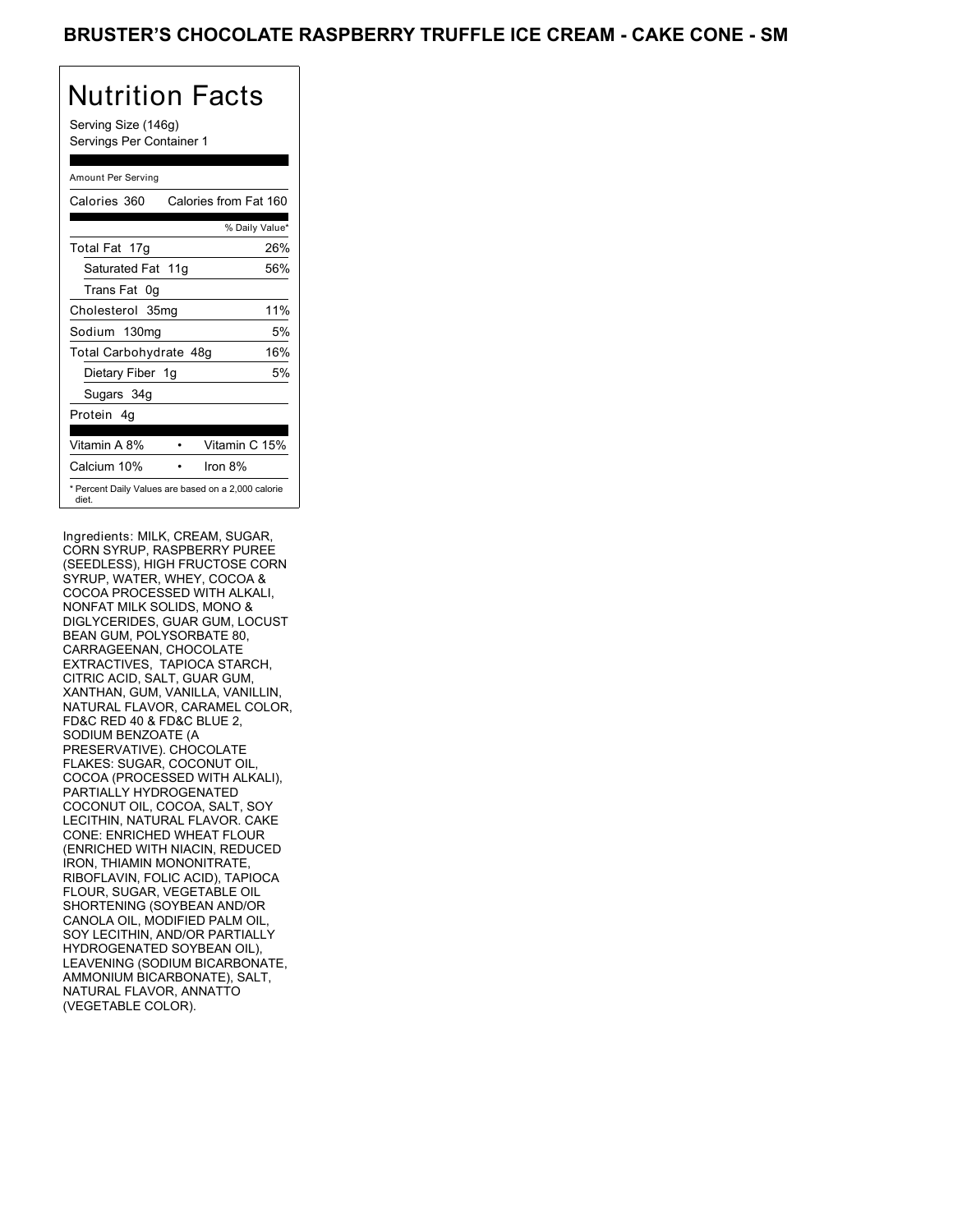Serving Size (216g) Servings Per Container 1

#### Amount Per Serving

| Calories 540           | Calories from Fat 230                               |
|------------------------|-----------------------------------------------------|
|                        | % Daily Value*                                      |
| Total Fat 26g          | 40%                                                 |
| Saturated Fat 17g      | 84%                                                 |
| Trans Fat 0q           |                                                     |
| Cholesterol 50mg       | 17%                                                 |
| Sodium 190mg           | 8%                                                  |
| Total Carbohydrate 70g | 23%                                                 |
| Dietary Fiber 2g       | 7%                                                  |
| Sugars 52g             |                                                     |
| Protein 6q             |                                                     |
| Vitamin A 15%          | Vitamin C 20%                                       |
| Calcium 20%            | Iron 10%                                            |
| diet.                  | * Percent Daily Values are based on a 2,000 calorie |

Ingredients: MILK, CREAM, SUGAR, CORN SYRUP, RASPBERRY PUREE (SEEDLESS), HIGH FRUCTOSE CORN SYRUP, WATER, WHEY, COCOA & COCOA PROCESSED WITH ALKALI, NONFAT MILK SOLIDS, MONO & DIGLYCERIDES, GUAR GUM, LOCUST BEAN GUM, POLYSORBATE 80, CARRAGEENAN, CHOCOLATE EXTRACTIVES, TAPIOCA STARCH, CITRIC ACID, SALT, GUAR GUM, XANTHAN, GUM, VANILLA, VANILLIN, NATURAL FLAVOR, CARAMEL COLOR, FD&C RED 40 & FD&C BLUE 2, SODIUM BENZOATE (A PRESERVATIVE). CHOCOLATE FLAKES: SUGAR, COCONUT OIL, COCOA (PROCESSED WITH ALKALI), PARTIALLY HYDROGENATED COCONUT OIL, COCOA, SALT, SOY LECITHIN, NATURAL FLAVOR. CAKE CONE: ENRICHED WHEAT FLOUR (ENRICHED WITH NIACIN, REDUCED IRON, THIAMIN MONONITRATE, RIBOFLAVIN, FOLIC ACID), TAPIOCA FLOUR, SUGAR, VEGETABLE OIL SHORTENING (SOYBEAN AND/OR CANOLA OIL, MODIFIED PALM OIL, SOY LECITHIN, AND/OR PARTIALLY HYDROGENATED SOYBEAN OIL), LEAVENING (SODIUM BICARBONATE, AMMONIUM BICARBONATE), SALT, NATURAL FLAVOR, ANNATTO (VEGETABLE COLOR).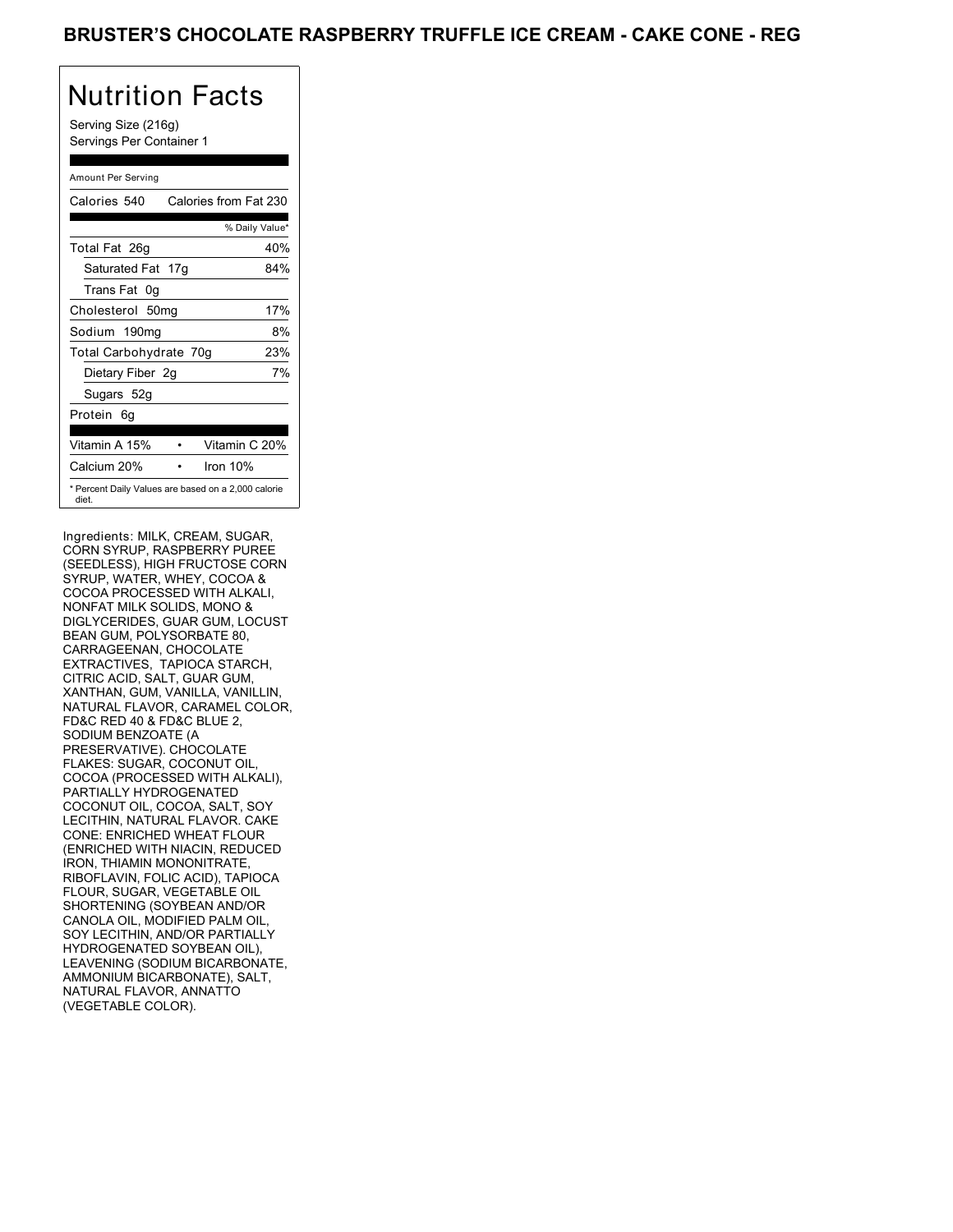Serving Size (286g) Servings Per Container 1

#### Amount Per Serving

| Calories 710           | Calories from Fat 310                               |
|------------------------|-----------------------------------------------------|
|                        | % Daily Value*                                      |
| Total Fat 34g          | 53%                                                 |
| Saturated Fat 22g      | 112%                                                |
| Trans Fat 0q           |                                                     |
| Cholesterol 65mg       | 22%                                                 |
| Sodium 250mg           | 10%                                                 |
| Total Carbohydrate 91g | 30%                                                 |
| Dietary Fiber 2g       | 9%                                                  |
| Sugars 69g             |                                                     |
| Protein 8q             |                                                     |
|                        |                                                     |
| Vitamin A 20%          | Vitamin C 25%                                       |
| Calcium 25%            | Iron $10%$                                          |
| diet.                  | * Percent Daily Values are based on a 2,000 calorie |

Ingredients: MILK, CREAM, SUGAR, CORN SYRUP, RASPBERRY PUREE (SEEDLESS), HIGH FRUCTOSE CORN SYRUP, WATER, WHEY, COCOA & COCOA PROCESSED WITH ALKALI, NONFAT MILK SOLIDS, MONO & DIGLYCERIDES, GUAR GUM, LOCUST BEAN GUM, POLYSORBATE 80, CARRAGEENAN, CHOCOLATE EXTRACTIVES, TAPIOCA STARCH, CITRIC ACID, SALT, GUAR GUM, XANTHAN, GUM, VANILLA, VANILLIN, NATURAL FLAVOR, CARAMEL COLOR, FD&C RED 40 & FD&C BLUE 2, SODIUM BENZOATE (A PRESERVATIVE). CHOCOLATE FLAKES: SUGAR, COCONUT OIL, COCOA (PROCESSED WITH ALKALI), PARTIALLY HYDROGENATED COCONUT OIL, COCOA, SALT, SOY LECITHIN, NATURAL FLAVOR. CAKE CONE: ENRICHED WHEAT FLOUR (ENRICHED WITH NIACIN, REDUCED IRON, THIAMIN MONONITRATE, RIBOFLAVIN, FOLIC ACID), TAPIOCA FLOUR, SUGAR, VEGETABLE OIL SHORTENING (SOYBEAN AND/OR CANOLA OIL, MODIFIED PALM OIL, SOY LECITHIN, AND/OR PARTIALLY HYDROGENATED SOYBEAN OIL), LEAVENING (SODIUM BICARBONATE, AMMONIUM BICARBONATE), SALT, NATURAL FLAVOR, ANNATTO (VEGETABLE COLOR).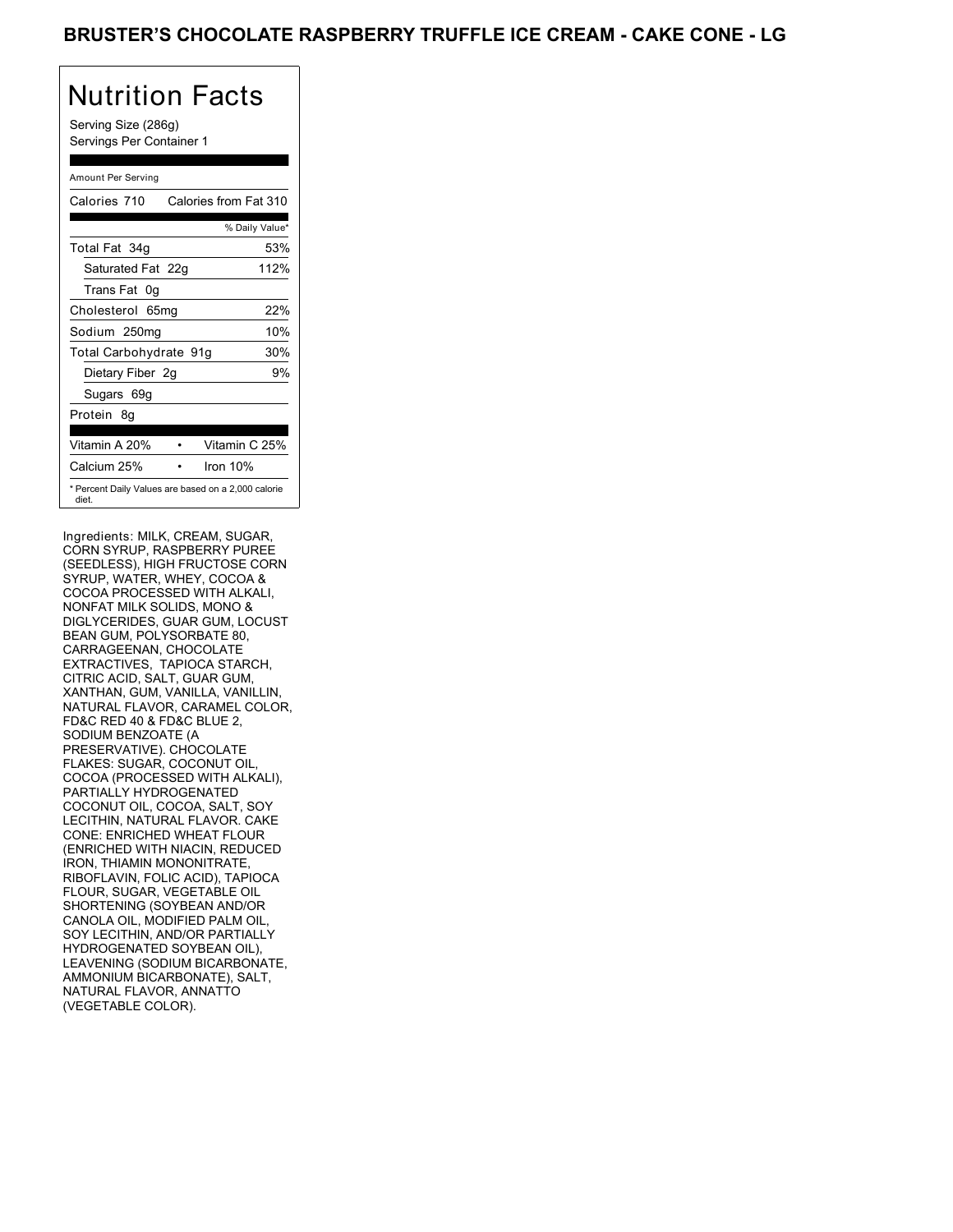Serving Size (170g) Servings Per Container 1

#### Amount Per Serving

| Calories 470                                                 | Calories from Fat 180 |     |
|--------------------------------------------------------------|-----------------------|-----|
|                                                              | % Daily Value*        |     |
| Total Fat 20g                                                |                       | 31% |
| Saturated Fat 12g                                            |                       | 60% |
| Trans Fat 0q                                                 |                       |     |
| Cholesterol 40mg                                             |                       | 14% |
| Sodium 120mg                                                 |                       | 5%  |
| Total Carbohydrate 66g                                       |                       | 22% |
| Dietary Fiber 1g                                             |                       | 5%  |
| Sugars 45g                                                   |                       |     |
| Protein 5q                                                   |                       |     |
| Vitamin A 8%                                                 | Vitamin C 15%         |     |
| Calcium 10%                                                  | Iron $8\%$            |     |
| * Percent Daily Values are based on a 2,000 calorie<br>diet. |                       |     |

Ingredients: MILK, CREAM, SUGAR, CORN SYRUP, RASPBERRY PUREE (SEEDLESS), HIGH FRUCTOSE CORN SYRUP, WATER, WHEY, COCOA & COCOA PROCESSED WITH ALKALI, NONFAT MILK SOLIDS, MONO & DIGLYCERIDES, GUAR GUM, LOCUST BEAN GUM, POLYSORBATE 80, CARRAGEENAN, CHOCOLATE EXTRACTIVES, TAPIOCA STARCH, CITRIC ACID, SALT, GUAR GUM, XANTHAN, GUM, VANILLA, VANILLIN, NATURAL FLAVOR, CARAMEL COLOR, FD&C RED 40 & FD&C BLUE 2, SODIUM BENZOATE (A PRESERVATIVE). CHOCOLATE FLAKES: SUGAR, COCONUT OIL, COCOA (PROCESSED WITH ALKALI), PARTIALLY HYDROGENATED COCONUT OIL, COCOA, SALT, SOY LECITHIN, NATURAL FLAVOR. WAFFLE CONE: ENRICHED BLEACHED WHEAT FLOUR (ENRICHED WITH NIACIN, REDUCED IRON, THIAMIN MONONITRATE, RIBOFLAVIN, FOLIC ACID), SUGAR, VEGETABLE SHORTENING (PARTIALLY HYDROGENATED SOYBEAN AND COTTONSEED OILS), WHOLE EGG, ARTIFICIAL FLAVOR (INCLUDING MALTODEXTRIN, MODIFIED CORNSTARCH, BUTTER, BUTTERMILK), DEXTROSE, SOY LECITHIN, ARTIFICIAL VANILLA FLAVOR.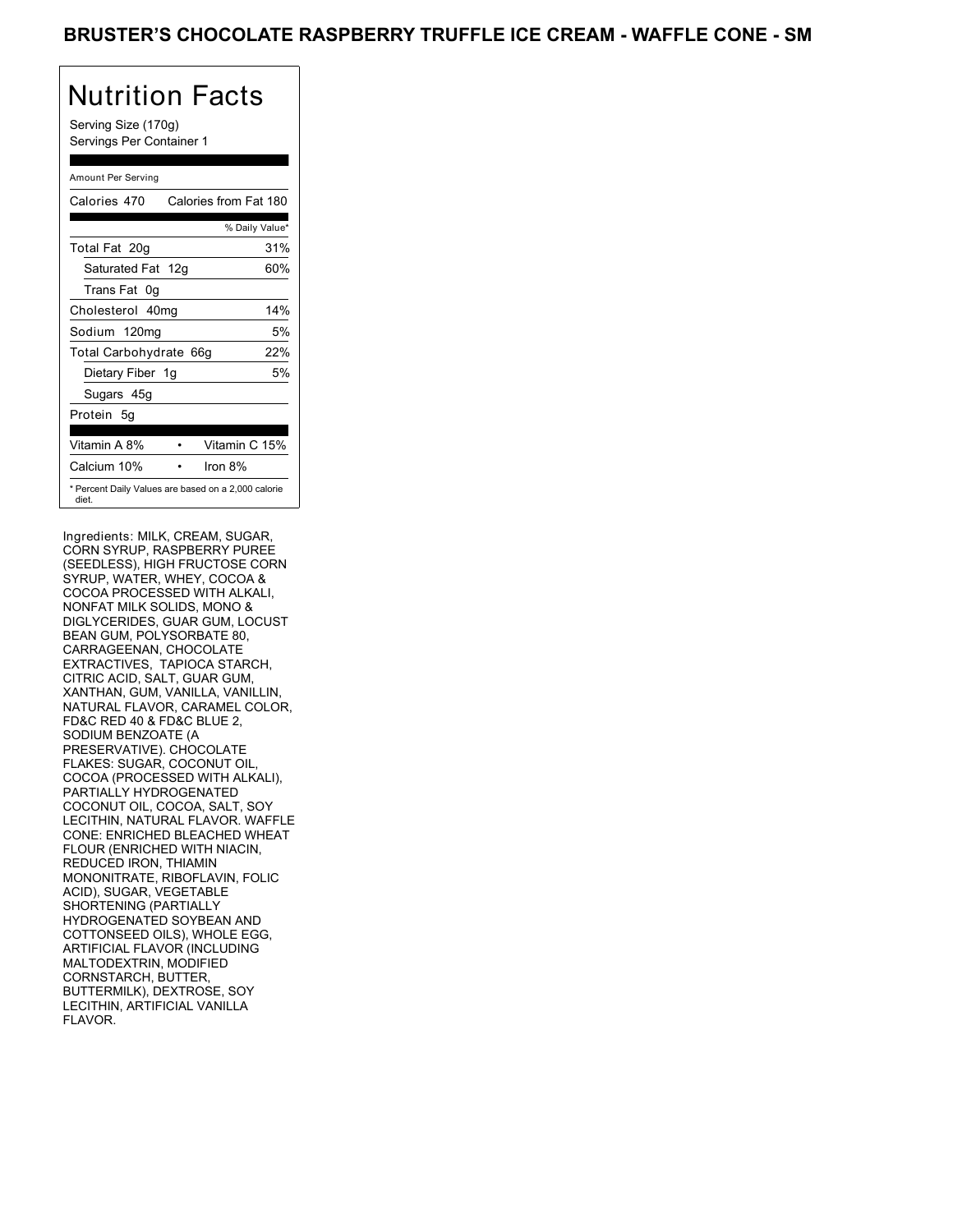Serving Size (240g) Servings Per Container 1

#### Amount Per Serving

| Calories 640                                                 | Calories from Fat 260 |     |
|--------------------------------------------------------------|-----------------------|-----|
|                                                              | % Daily Value*        |     |
| Total Fat 29g                                                |                       | 44% |
| Saturated Fat 18g                                            |                       | 88% |
| Trans Fat 0q                                                 |                       |     |
| Cholesterol 60mg                                             |                       | 19% |
| Sodium 180mg                                                 |                       | 7%  |
| Total Carbohydrate 87g                                       |                       | 29% |
| Dietary Fiber 2g                                             |                       | 7%  |
| Sugars 62g                                                   |                       |     |
| Protein 7q                                                   |                       |     |
| Vitamin A 15%                                                | Vitamin C 20%         |     |
| Calcium 20%                                                  | Iron 10%              |     |
| * Percent Daily Values are based on a 2,000 calorie<br>diet. |                       |     |

Ingredients: MILK, CREAM, SUGAR, CORN SYRUP, RASPBERRY PUREE (SEEDLESS), HIGH FRUCTOSE CORN SYRUP, WATER, WHEY, COCOA & COCOA PROCESSED WITH ALKALI, NONFAT MILK SOLIDS, MONO & DIGLYCERIDES, GUAR GUM, LOCUST BEAN GUM, POLYSORBATE 80, CARRAGEENAN, CHOCOLATE EXTRACTIVES, TAPIOCA STARCH, CITRIC ACID, SALT, GUAR GUM, XANTHAN, GUM, VANILLA, VANILLIN, NATURAL FLAVOR, CARAMEL COLOR, FD&C RED 40 & FD&C BLUE 2, SODIUM BENZOATE (A PRESERVATIVE). CHOCOLATE FLAKES: SUGAR, COCONUT OIL, COCOA (PROCESSED WITH ALKALI), PARTIALLY HYDROGENATED COCONUT OIL, COCOA, SALT, SOY LECITHIN, NATURAL FLAVOR. WAFFLE CONE: ENRICHED BLEACHED WHEAT FLOUR (ENRICHED WITH NIACIN, REDUCED IRON, THIAMIN MONONITRATE, RIBOFLAVIN, FOLIC ACID), SUGAR, VEGETABLE SHORTENING (PARTIALLY HYDROGENATED SOYBEAN AND COTTONSEED OILS), WHOLE EGG, ARTIFICIAL FLAVOR (INCLUDING MALTODEXTRIN, MODIFIED CORNSTARCH, BUTTER, BUTTERMILK), DEXTROSE, SOY LECITHIN, ARTIFICIAL VANILLA FLAVOR.